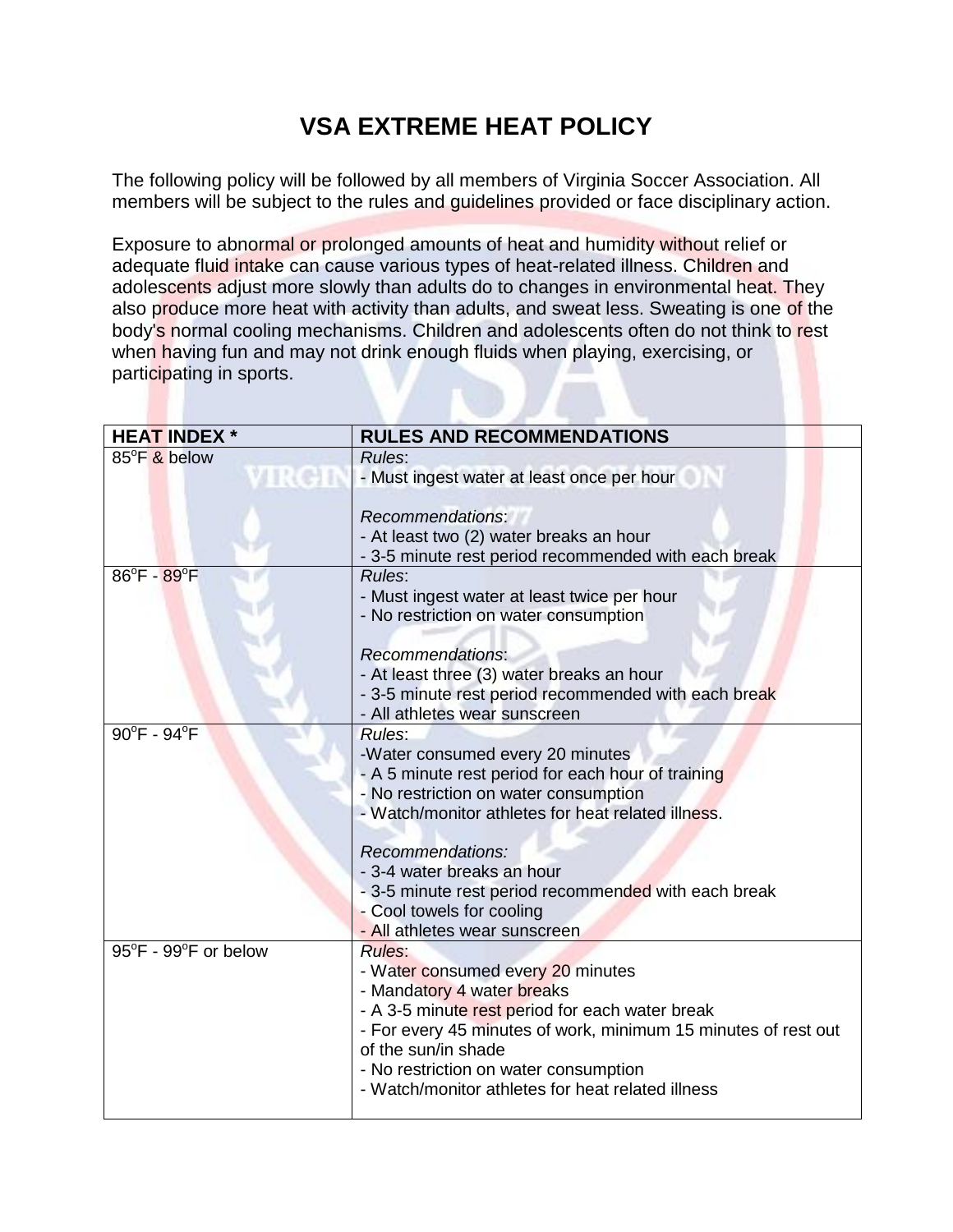|                                    | Recommendations:                                                  |  |  |  |  |  |  |  |
|------------------------------------|-------------------------------------------------------------------|--|--|--|--|--|--|--|
|                                    | - Cool towels for cooling                                         |  |  |  |  |  |  |  |
|                                    | - All athletes wear sunscreen                                     |  |  |  |  |  |  |  |
|                                    | - Training last no more than two (2) hours                        |  |  |  |  |  |  |  |
| $100^{\circ}$ F - 104 $^{\circ}$ F | Rules:                                                            |  |  |  |  |  |  |  |
|                                    | - Water consumed every 15 minutes                                 |  |  |  |  |  |  |  |
|                                    | - Mandatory 4 water breaks                                        |  |  |  |  |  |  |  |
|                                    | - A 3-5 minute rest period for each water break                   |  |  |  |  |  |  |  |
|                                    | - For every 45 minutes of work, minimum 15 minutes of rest out    |  |  |  |  |  |  |  |
|                                    | of the sun/in shade                                               |  |  |  |  |  |  |  |
|                                    | - No restriction on water consumption                             |  |  |  |  |  |  |  |
|                                    | - Watch/monitor athletes for heat related illness                 |  |  |  |  |  |  |  |
|                                    | - Training to last no more than 1.5 hours (with at least one hour |  |  |  |  |  |  |  |
|                                    | rest out of the sun before returning to activity                  |  |  |  |  |  |  |  |
|                                    |                                                                   |  |  |  |  |  |  |  |
|                                    | Recommendations:                                                  |  |  |  |  |  |  |  |
|                                    | - Cool towels for cooling                                         |  |  |  |  |  |  |  |
|                                    | - All athletes wear sunscreen                                     |  |  |  |  |  |  |  |
| 105°F or above                     | Rules:                                                            |  |  |  |  |  |  |  |
|                                    | -All outdoor activities cancelled                                 |  |  |  |  |  |  |  |
|                                    |                                                                   |  |  |  |  |  |  |  |



## **National Weather Service Heat Index Chart**



| ₹                                  | ı<br>Temperature (°F) |    |    |     |         |     |     |         |     |     |     |         |     |         |                         |         |
|------------------------------------|-----------------------|----|----|-----|---------|-----|-----|---------|-----|-----|-----|---------|-----|---------|-------------------------|---------|
|                                    |                       | 80 | 82 | 84  | 86      | 88  | 90  | 92      | 94  | 96  | 98  |         |     |         | 100 102 104 106 108 110 |         |
|                                    | 40                    | 80 | 81 | 83  | 85      | 88  | 91  | 94      | 97  | 101 | 105 | 109     | 114 | 119     | 124                     | 130 136 |
|                                    | 45                    | 80 | 82 | 84  | 87      | 89  | 93  | 96      | 100 | 104 | 109 | 114     | 119 | 124     | 130 137                 |         |
|                                    | 50                    | 81 | 83 | 85  | 88      | 91  | 95  | 99      | 103 | 108 | 113 | 118     | 124 | 131     | 137                     |         |
|                                    | 55                    | 81 | 84 | 86  | 89      | 93  | 97  | 101     | 106 | 112 |     | 117 124 |     | 130 137 |                         |         |
| <b>Relative</b><br><b>Humidity</b> | 60                    | 82 | 84 | 88  | 91      | 95  | 100 | 105     | 110 | 116 | 123 | 129     | 137 |         |                         |         |
| (%)                                | 65                    | 82 | 85 | 89  | 93      | 98  | 103 | 108     | 114 | 121 | 128 | 136     |     |         |                         |         |
|                                    | 70                    | 83 | 86 | 90  | 95      | 100 | 105 | 112 119 |     | 126 | 134 |         |     |         |                         |         |
|                                    | 75                    | 84 | 88 | 92  | 97      | 103 | 109 | 116     | 124 | 132 |     |         |     |         |                         |         |
|                                    | 80                    | 84 | 89 | 94  | 100     | 106 | 113 | 121     | 129 |     |     |         |     |         |                         |         |
|                                    | 85                    | 85 | 90 | 96  | 102     | 110 | 117 | 126     | 135 |     |     |         |     |         |                         |         |
|                                    | 90                    | 86 | 91 | 98  | 105     | 113 | 122 | 131     |     |     |     |         |     |         |                         |         |
|                                    | 95                    | 86 | 93 | 100 | 108     | 117 | 127 |         |     |     |     |         |     |         |                         |         |
|                                    | 100                   | 87 | 95 | 103 | 112 121 |     | 132 |         |     |     |     |         |     |         |                         |         |

Likelihood of Heat Disorders with Prolonged Exposure and/or Strenuous Activity

■ Caution ■ Extreme Caution ■ Danger ■ Extreme Danger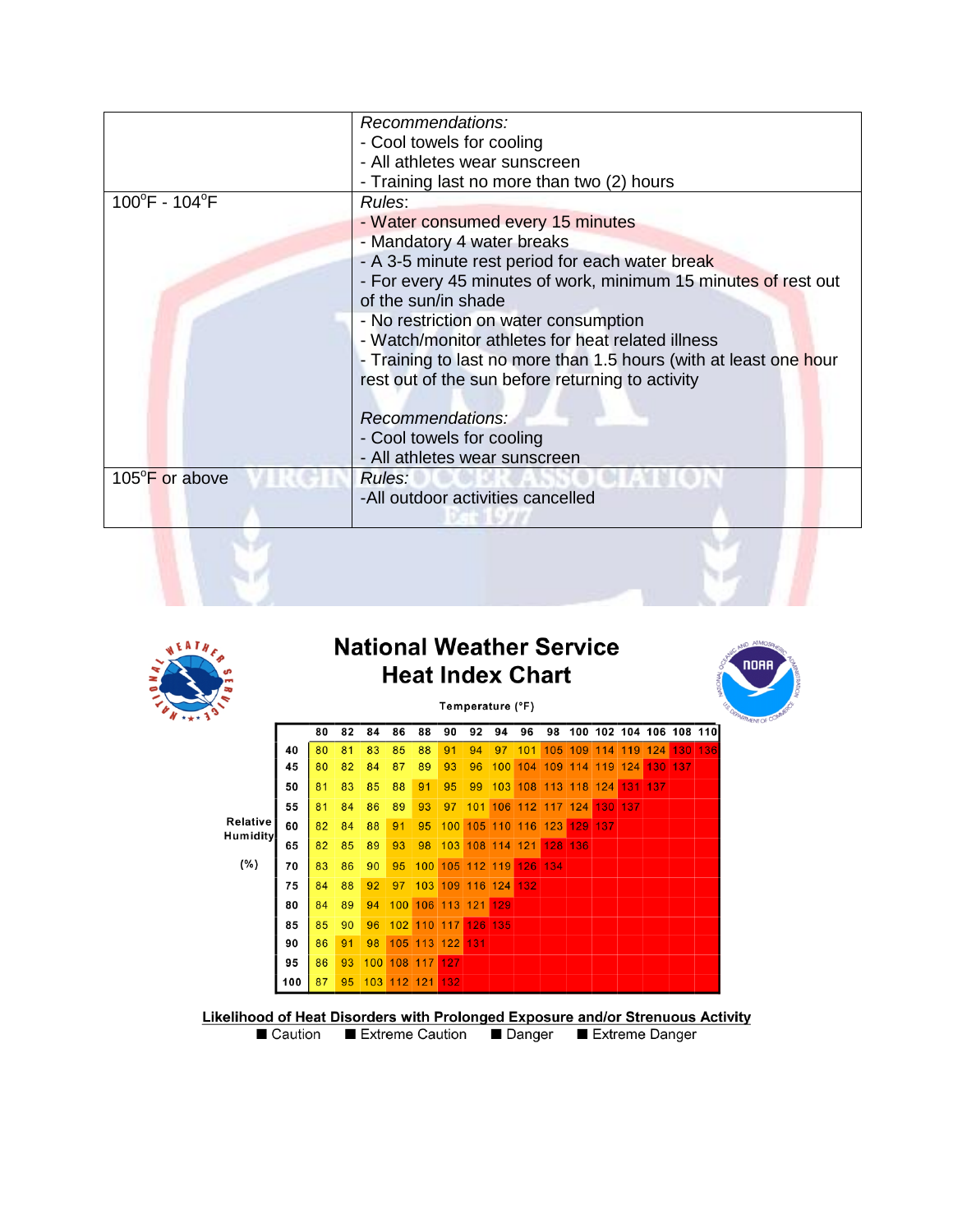## **Preparing to Play in the Heat**

The following guidelines should be taken into consideration to prevent heat related illnesses.

- Stay hydrated. This means drinking plenty of water before, during and after activity even if you are not thirsty.
- Wear lightweight, light-colored, loose-fitting clothing in hot weather.
- **Bring plenty of water to practice/games (a minimum of 1 liter).**
- Pack a cooling towel or spray bottle to cool the neck/face during breaks.
- Apply high SPF sunscreen that blocks both UVA and UVB rays 15 minutes prior to outdoor activity and reapply every 2 hours or more frequently if sweating.
- Pace activity. Have a warm up, intensity increase, and cool down.
- Limit exposure.
- Have some form of shade or cooling area available if you will be out for prolonged periods of time (wide brimmed hat, umbrella, tent, shade tree, car with air conditioning).
- Monitor urine output and color. Urine the color of lemonade indicates proper hydration whereas urine that looks more like apple juice indicates dehydration. Use this as an indicator to gauge proper fluid intake over time.

## **Hot Weather Injuries/Symptoms and Care**

**Deyhdration:** lose more fluid than you take in.

Symptoms include:

- Dry, sticky mouth
- Lethargy
- Thirst
- Headache
- Dry skin
- Dizziness/lightheadedness
- Decreased urine output

Treatment: Replace lost fluid with water and sports drinks. Avoid carbonated beverages and excessive salt.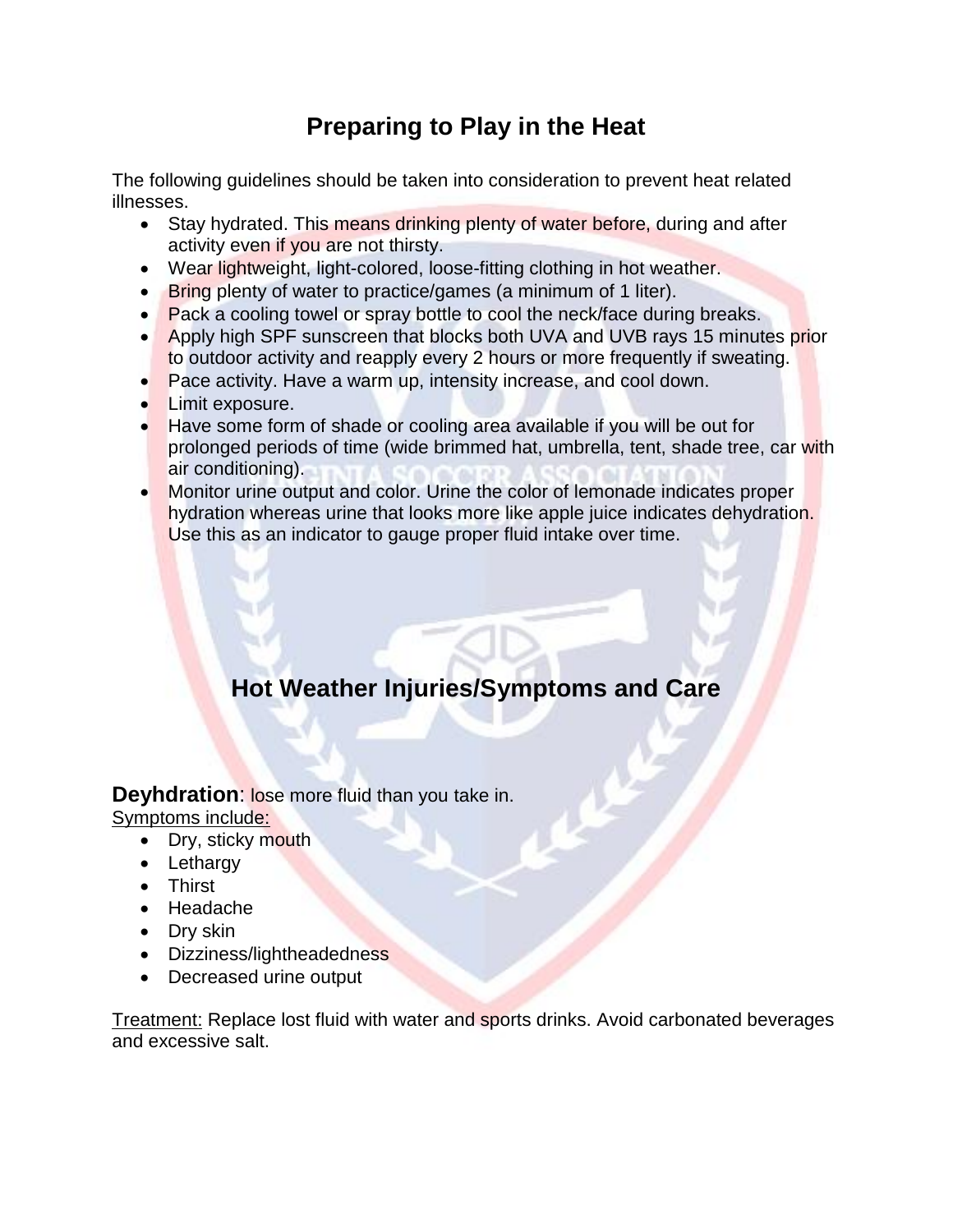**Heat Cramps:** painful muscle cramps and spasms that occur during or after intense exercise and sweating in high heat.

Symptoms include:

- Painful cramps, especially in the legs
- Flushed, moist skin

Treatment: Move to a cool place and rest. Remove excess clothing and place cool cloths on skin. Give cool sports drinks including salt and sugar. Stretch cramped muscles slowly and gently.

**Sunburn/ Sun Poisoning:** Burn or rash resulting from prolonged exposure to ultraviolet (UV) radiation that inflames the skin. Symptoms include:

- Skin redness/blistering/rash
- Pain and tingling
- Swelling
- Headache **TRGINIA SOCCER ASSOCIATION**
- Fever and chills

 $D = U D R$ 

Treatment: Get out of the sun. Apply cool compress. Drink extra fluid for the next few days. Apply aloe gel or moisturizer. For severe sunburns with blistering or burns covering a large area, seek medical attention.

**Heat Exhaustion:** Occurs in conditions of extreme heat and excessive sweating without adequate fluid and salt replacement. Heat exhaustion occurs when the body is unable to cool itself properly and, if left untreated, can progress to heat stroke. Symptoms include:

- Muscle cramps
- Pale, moist skin
- Usually has a fever over 100.4<sup>o</sup>F
- Nausea
- Vomiting
- Diarrhea
- Headache
- Fatigue
- Weakness
- Anxiety, faint feeling

Treatment: Move to a cool place and rest. Remove excess clothing and place cool cloths on skin. Give cool sports drinks containing salt and sugar. If no improvement or not able to take fluids, send to urgent/emergency care for IV fluid replacement.